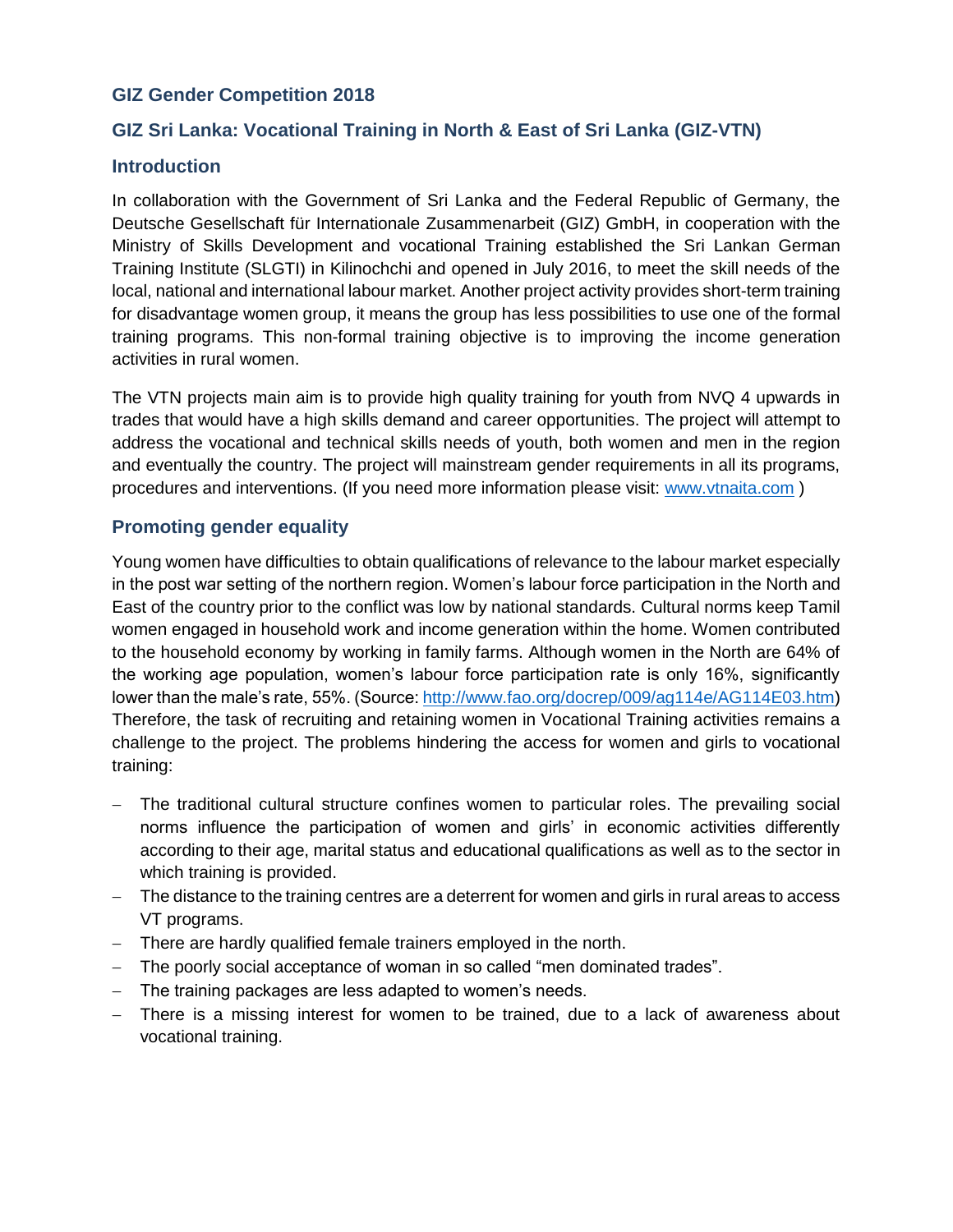From the mentioned challenges the following objectives arise for the vocational training sector and the VTN Project:

- 1. To support and encourage young females to be confident and to gain employment.
- 2. To raise awareness and information in communities about the possibilities and opportunities of vocational training for women and men.
- 3. To support vocational training centres and institutions to include gender issues and empowerment for woman.

#### **VTN project needs to state one of the success stories in the project:**

Promote the awareness within the communities (especially family members) to accept the women who are studying the vocational training and to be given the opportunities to work with men in the work places. These are the activities leads to encourage more women participation in the VT centers.

In Kilinochchi NAITA Centre, first time there were 4 young girls studied electronic and electrical technology sector. This story is one of these young girl life changes in the society.

The story begins in 2014, VTN project conducted the career guidance promotions in Skanthapuram, Kilinochchi. Most of the young girls and boys participated at the same time their parents also participated this village promotional activity, Ms Susikaran Vinotha and her father also came to see our promotional activities.

During the awareness program she took application form to apply the vocational course. She



asked her parent to apply for the electronical course because her wishes to become an electronics engineer in future but during the war she stop her studies and she didn't continue the school studies. She thought she can continue her studies to achieve her wishes with vocational training and she asked her parents to join in the vocational training centre.

(Statement taken from: publications related to Monitoring and Evaluation from GIZ HQ)

[https://intranet.giz.de/cps/rde/xchg/giz\\_intranet\\_en/XSL/hs.xsl/-/HTML/162562.htm?null](https://intranet.giz.de/cps/rde/xchg/giz_intranet_en/XSL/hs.xsl/-/HTML/162562.htm?null)

Vinotha's mother sated us in the interview her husband explained to her and he willing to send their daughter to learn vocational course. Vinotha explained to her parents about her dream to



study an electronic course. And she started to study electronic course in NAITA centre, Kilinochchi in 2014.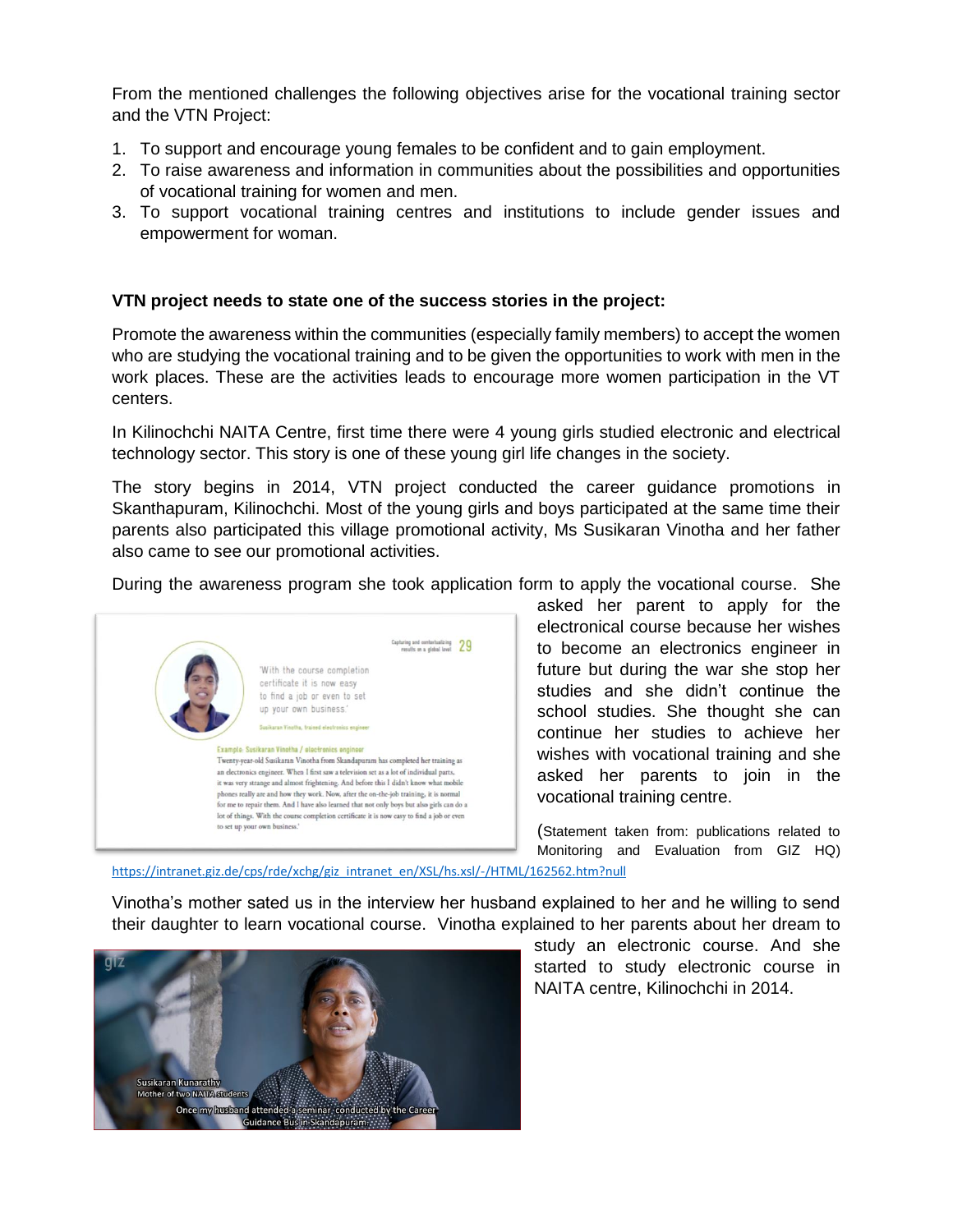

She is the first women studied in electronic vocational course in their village, during the training period she traveled by bus, one day she met her school friend in the bus and Vinotha shared her experience in vocational training electronic course with her friend. The friend also willing to join the course with her. Vinotha helps her friend to join with the vocational course.

Not only this situation but also, she given impression to the young girls to learn electrical and electronic courses in vocational training centres, after the year her sister and her village young girls engaged with electronic and electrical non-traditional courses in the vocational centres.



Vinotha followed On-the-Job training in Sri Lanka Telecom, Kilinochchi. She stated; "girls can do many thing and I like to stay my village to develop my village to start an own business become an entrepreneur".

## **Gender as a quality feature of our work**

Within the project, staff recruitment is considering gender balanced. It leads to help staff to collaborate and resolve the small problems with partner officials as well as students in the Centre's. GIZ initiated and encouraged the partners conducted the cultural events and exposure



visit for all students. Not only events, but also encourage partners to participated Training of Trainers (ToT) training program on gender sensitivity and encourage them to conduct gender awareness workshops with students. Instructors got well understanding and they balanced gender equality during the training of trainers' workshop.